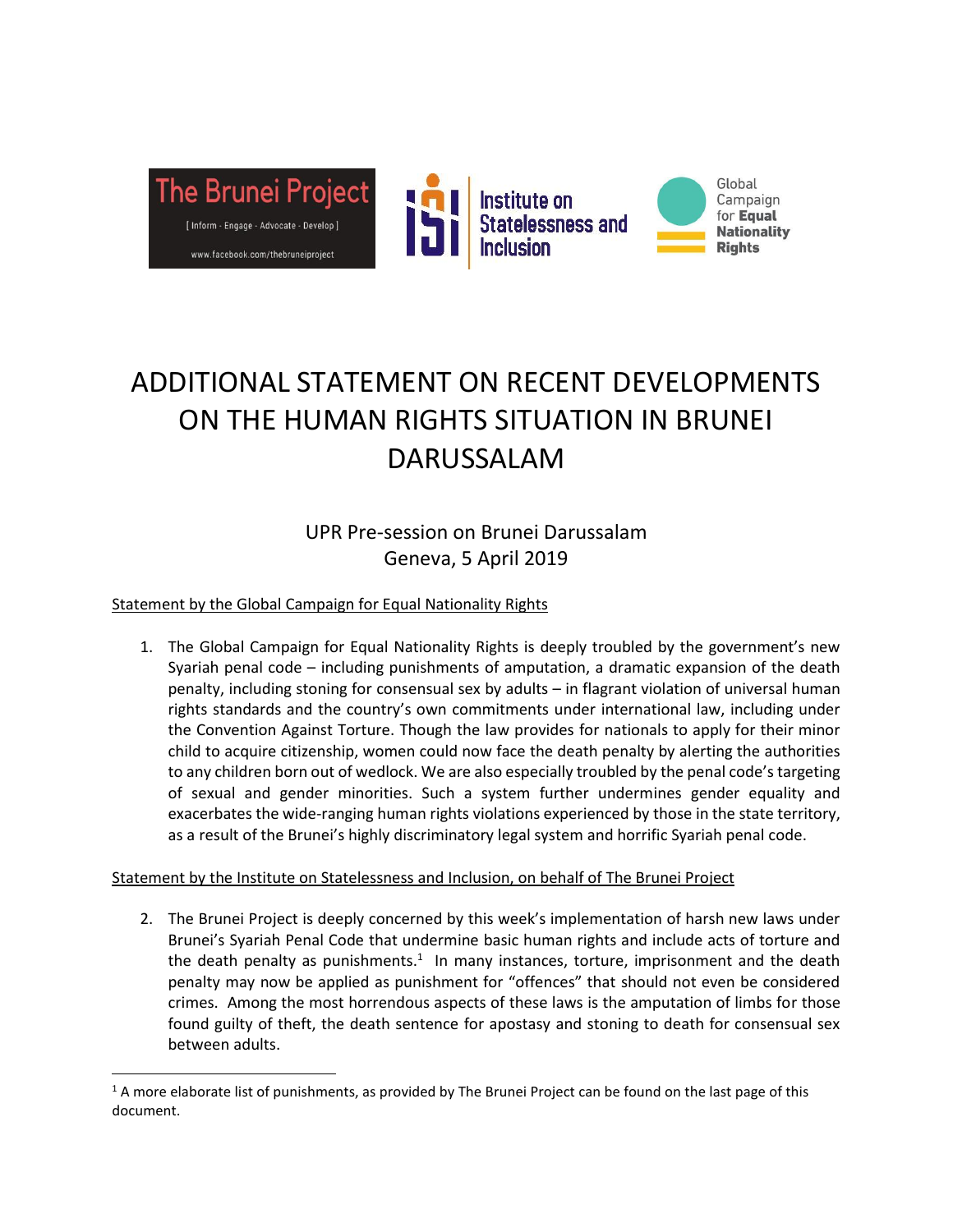- 3. In 2015, Brunei became a signatory to the Convention Against Torture and Other Cruel, Inhuman or Degrading Treatment or Punishment (CAT). Although it has never ratified the Convention, by signing it Brunei has committed itself to upholding and honouring the principles of the Convention. By now implementing the final phases of the Syariah Penal Code less than four years after signing the CAT, Brunei is demonstrating its disregard for international law and is in clear violation of its obligations under the Convention.
- 4. We are also concerned by the expansion of the death penalty under these newly implemented phases of the Syariah Penal Code. The last known execution in Brunei was in 1957, although there continues to be some instances in which the death penalty is prescribed. Whereas most countries in the world have abolished the death penalty or are moving towards its abolition, Brunei is among the shrinking minority of states who have retained it and is the only country actively seeking to expand application of the death penalty.

#### Recommendations provided by The Brunei Project in writing

- 5. Based on the two statements above, we call on States to recommend the following to Brunei Darussalam:
	- I. **Ratify the Convention Against Torture and Other Cruel, Inhuman or Degrading Treatment or Punishment (CAT) and revise the Syariah Penal Code Order 2013 to comply with the CAT;**
	- II. **Put in place a formal moratorium on the use of the death penalty, with a view towards its abolition; and,**
	- III. **Ensure that the criminalisation of offences in the Syariah Penal Code Order of 2013 is compliant with international human rights standards by undertaking immediate efforts to review, revise and repeal provisions that are contrary to its legal obligations under the Universal Declaration of Human Rights and human rights treaties that Brunei Darussalam has signed or ratified.**